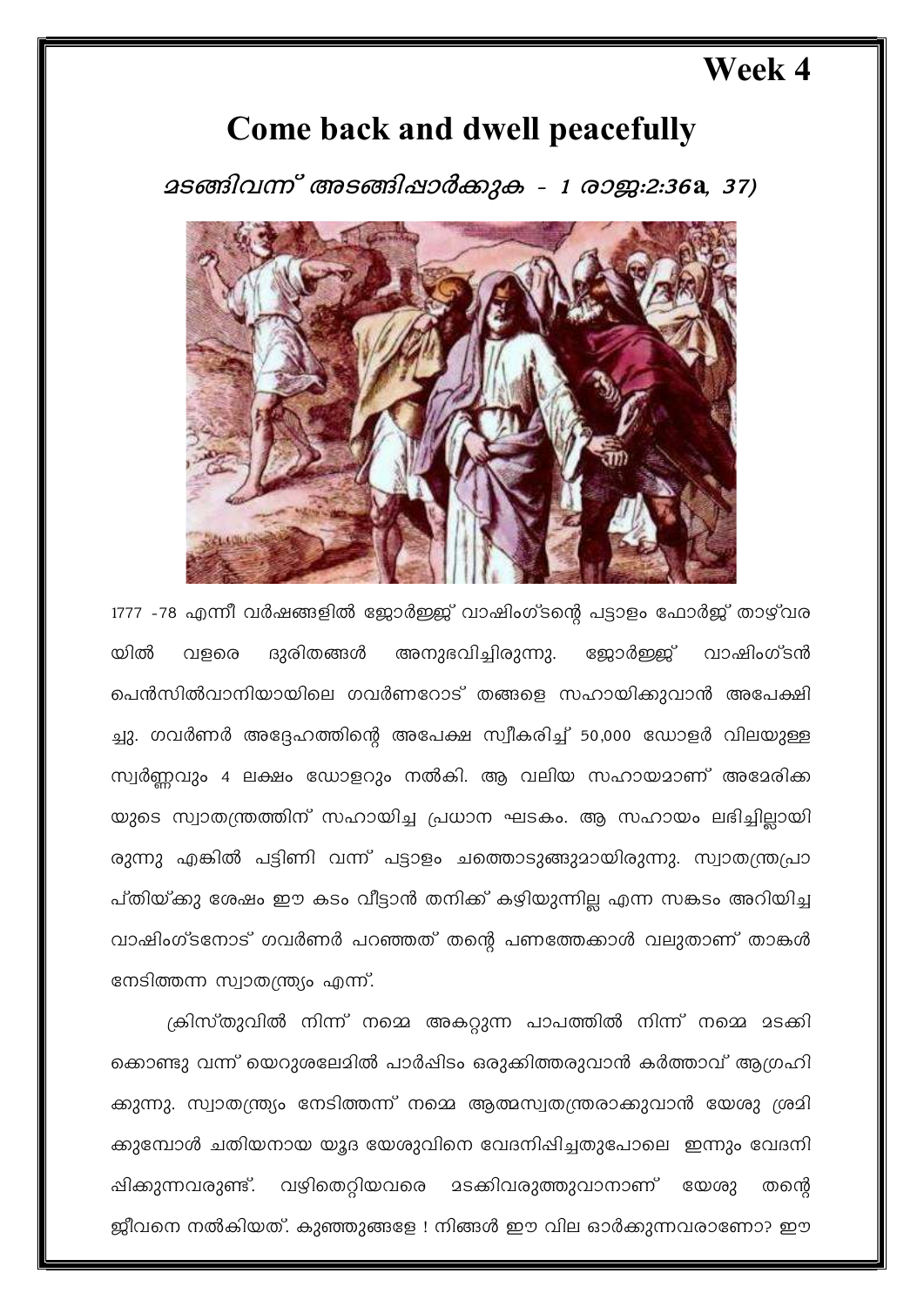വലിയകടം വീട്ടുവാൻ കഴിയാത്തവരായ നാം യേശുക്രിസ്തു നേടിത്തന്ന സ്വാതന്ത്ര്യം മടങ്ങിവന്ന് അനുഭവിച്ച് അടങ്ങിഷാർക്കണം.

ക്രിസ്തുവിൽ നിന്ന് നമ്മെ അകറ്റുന്ന അഥവാ യെറുശലേമിന് പുറത്ത് നമ്മെ എത്തിക്കുന്ന പാപങ്ങൾക്ക് വചനത്തിൽ നിന്ന് തന്നെ 3 ഉദാഹരണങ്ങൾ നോക്കാം. (1) ഉല്പ:4:7- അസൂയ, കോപം , തിന്മ, മുതലായ പാപങ്ങളെ കീഴ്ചെ ടുത്താൻ കഴിയാത്ത അവസ്ഥ.

(2) ഉല്പ:39:9 - യെറുശലേമിൽ നിന്ന് നമ്മെ അകറ്റുന്ന സാഹചര്യങ്ങളാണ് കൺമോഹം, ജഢമോഹം. ഇവിടെ യോസഫിന്റെ വാക്കുകൾ ശ്രദ്ധിക്കുക $\square$ ഈ  $\alpha$ ഹാദോഷം പ്രവർത്തിച്ച് ദൈവത്തോട് പാപം ചെയ്യുന്നതെങ്ങനെ  $\square$ ?. ഈ ചിന്ത ഉള്ള ഒരാൾക്ക് ദൈവത്തോട് ചേർന്ന് ജീവിപ്പാൻ കഴിയുന്നു.

(3) ഇയ്യോബ്: (2:9,10) - പ്രതികൂലങ്ങൾ ജീവിതത്തിലുണ്ടാകുമ്പോൾ നമ്മെ ഇയ്യോ ബിന്റെ ഭാര്യയെഷോലെ വിമർശിക്കുന്നവരുണ്ടാകാം. അവരുടെ വാക്കുകൾ കേൾക്കാതെ  $\Box$ നാം ദൈവത്തിൽ നിന്ന് നന്മ മാത്രമല്ല തിന്മയും കൈക്കൊള്ള രുതോ? $\Box$  എന്ന് ഇയ്യോബിനെഷോലെ പറയുവാൻ കഴിഞ്ഞാൽ ദൈവസാ ന്നിദ്ധ്യം അനുഭവിഷാൻ കഴിയും.

ആത്മീയ അനുതാപമാണെങ്കിൽ ആ വ്യക്തിയുടെ നിലവിളി കേട്ട് ഉത്തരമരുളുന്ന കർത്താവ് ജീവൻ മടക്കി നൽകി യഥാസ്ഥാനപ്പെടുത്തുന്നു.

Read സങ്കീ. 51:11,12, യിരെ:3:21,22

കൊലോ: 1:14 ൽ പറയുന്നു അവനിൽ നമുക്ക് പാപമോചനമെന്ന വീണ്ടെടുപ്പുണ്ട് എന്ന്.

ദാവീദ് തലമൂടിയും ചെരുപ്പിടാതെയും കരഞ്ഞുകൊണ്ട് തന്റെ അളുക ളോടൊഷം സകലതും വിട്ട് പോകുമ്പോഴാണ് ശൗലീന്റെ കുലത്തിലുള്ള ശീമെയി അവനെ പ്രാകുകയും , കല്ലെറിയുകയും ചെയ്തത്. എന്നിട്ടും ദാവീദ് അവന്റെ ജീവൻ എടുക്കാതെ ജീവൻ നൽകി അയച്ചു.

Read:  $2 \text{ to } 2316:5-13$ 

ക്രിസ്തു നമുക്ക് നേടിത്തന്ന നിത്യജീവൻ സ്വീകരിച്ച ശേഷം മറന്നുപോകുന്നവ രോ, അതോ തിരിച്ചു നൽകുവാൻ കഴിയാത്ത ആ വില വർഷത്തിലൊരിക്കൽ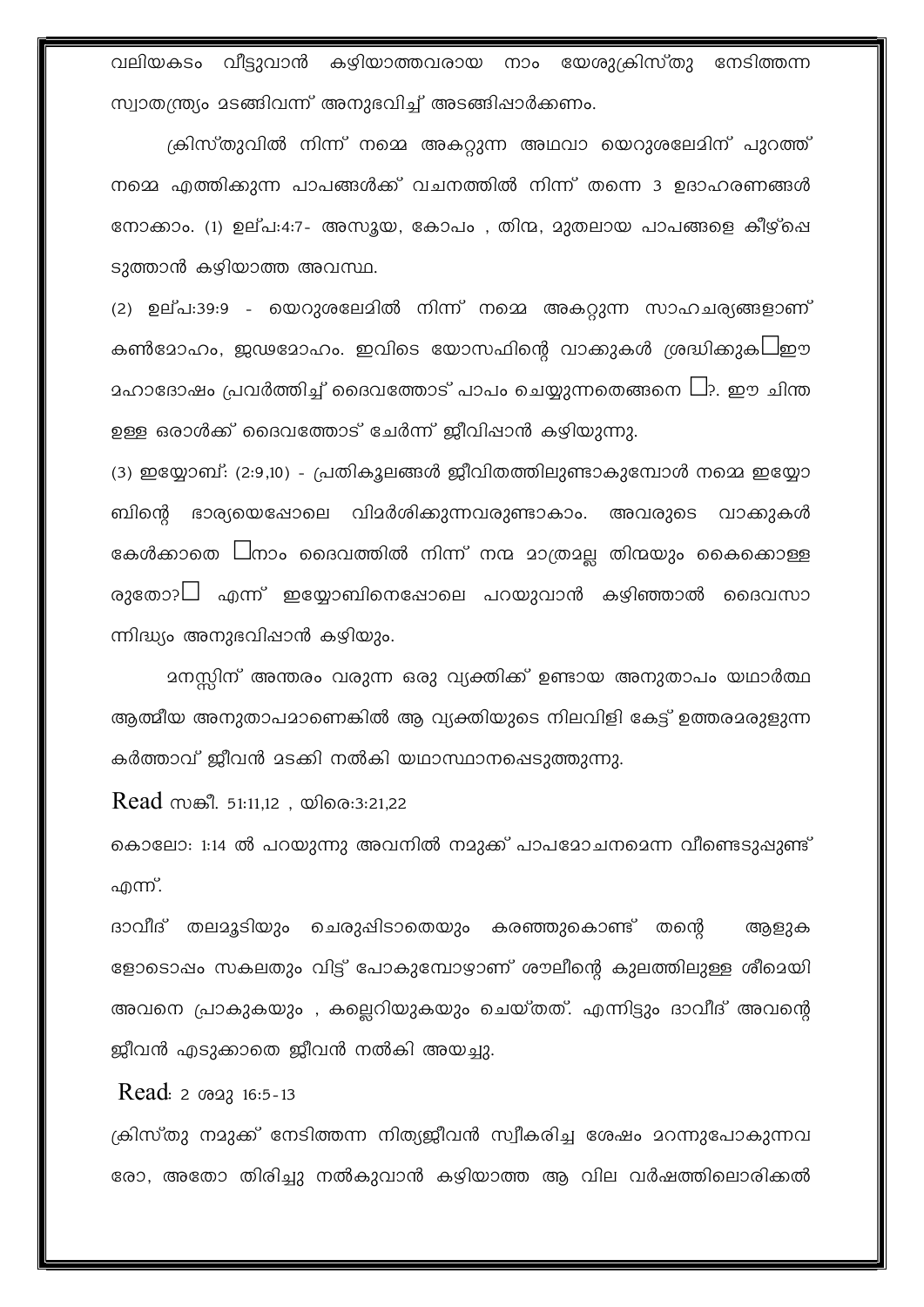ഒരു ചടങ്ങായിക്കണ്ട് ആ മഹത്വം നഷ്ടമാക്കുന്നവരാണോ നമ്മൾ? ഓരോ നിമി ഷവും ആ വലിയ വില ഓർക്കുക.

ദാവീദിനുശേഷം ശലോമോൻ രാജാവായപ്പോൾ അവനെ യറുശലേമിലേക്ക് വരുത്തി വീട് വച്ച് ജീവിഷാൻ ആവശ്യപ്പെട്ടു. യഹോവയുടെ നാമത്തിൽ സത്യം ചെയ്ത് അവൻ യെറുശലേമിൽ പാർത്തു.

Read 1 രാജ:2:36,37

ക്രിസ്തുവിന്റെ നിർദ്ദേശമനുസരിച്ചാണോ നമ്മുടെ വീട് ? സർവ്വശക്തന്റെ നിഴ ലിൻ കീഴിലാണോ നമ്മുടെ പാർഷിടം. ഞാൻ ഇന്ന് നിന്റെ വീട്ടിൽ പാർക്കേണ്ടതാ കുന്നു എന്ന് യേശു പറഞ്ഞാൽ സ്വീകരിഷാൻ നിങ്ങൾ തയ്യാറാണോ?

രണ്ടാമത് അവസരം രാജാവ് നൽകിയത് മൂന്ന് വർഷം ശീമെയി ശരിയായി ഉപയോഗിച്ചു. ഇവൻ ചഞ്ചലചിത്തനെന്നറിയാവുന്ന രാജാവിന്റെ കണ്ണുകൾ അവന്റെ പിന്നാലെ ഉണ്ടായിരുന്നു. തിന്മ ഉള്ളിൽ വേരൂന്നിയവൻ അവസരം നൽകിയാലും ദുരുപയോഗം ചെയ്യുമെന്ന് ശലോമോന് അറിയാമായിരുന്നു. അവന്റെ പഴയവീട് യെരിഹോയിലേക്കുള്ള പാതയുടെ അരികിലുമാണ്. പുതിയ സാഹചര്യത്തിലും, ക്രിസ്തു ജീവിച്ചിരിക്കുമ്പോൾ പറഞ്ഞത് മറന്ന് പഴയതിനെ തേടി ഇറങ്ങിയ പത്രോസിനെയും കൂട്ടരേയും പോലെയാണോ നമ്മൾ.

യോഹ:(21:3)

ഏത് തെറ്റും ന്യായീകരിഷാൻ കാരണം കണ്ടെത്തുന്ന ബുദ്ധി മനുഷ്യസഹ ജ്യമാണ്.ശീമെയിക്കും തെറ്റിനെ ന്യായീകരിഷാൻ ഒരു കാരണമുണ്ടായി. താൻ വില കൊടുത്തുവാങ്ങിയ അടിമകൾ ഓടിപ്പോയി എന്നറിഞ്ഞപ്പോൾ ശീമെയി അവരെ തിരക്കിഷോയതാണ്. പിന്നെ മടങ്ങി എത്തി എന്നതാണ് അവൻ പറയുന്ന അ ന്യായം. പണത്തിന്റെ പിന്നാലെ പോകാതെ , യഹോവയുടെ നാമത്തിൽ ചെയ്ത സത്യം ഓർത്ത് പെരുമാറുവാൻ മനസ്സുകാട്ടിയിരുന്നെങ്കിൽ ശീമെയിക്ക് ജീവൻ നഷ്ടമാകില്ലായിരുന്നു.

1 രാജ:2:39-44

ദൈവം തരുന്ന മുന്നറിയിഷ് അവഗണിക്കുന്ന ഓരോ വ്യക്തിയും ഓർക്കുക തെറ്റിന് ശിക്ഷയുണ്ടെന്നത്.